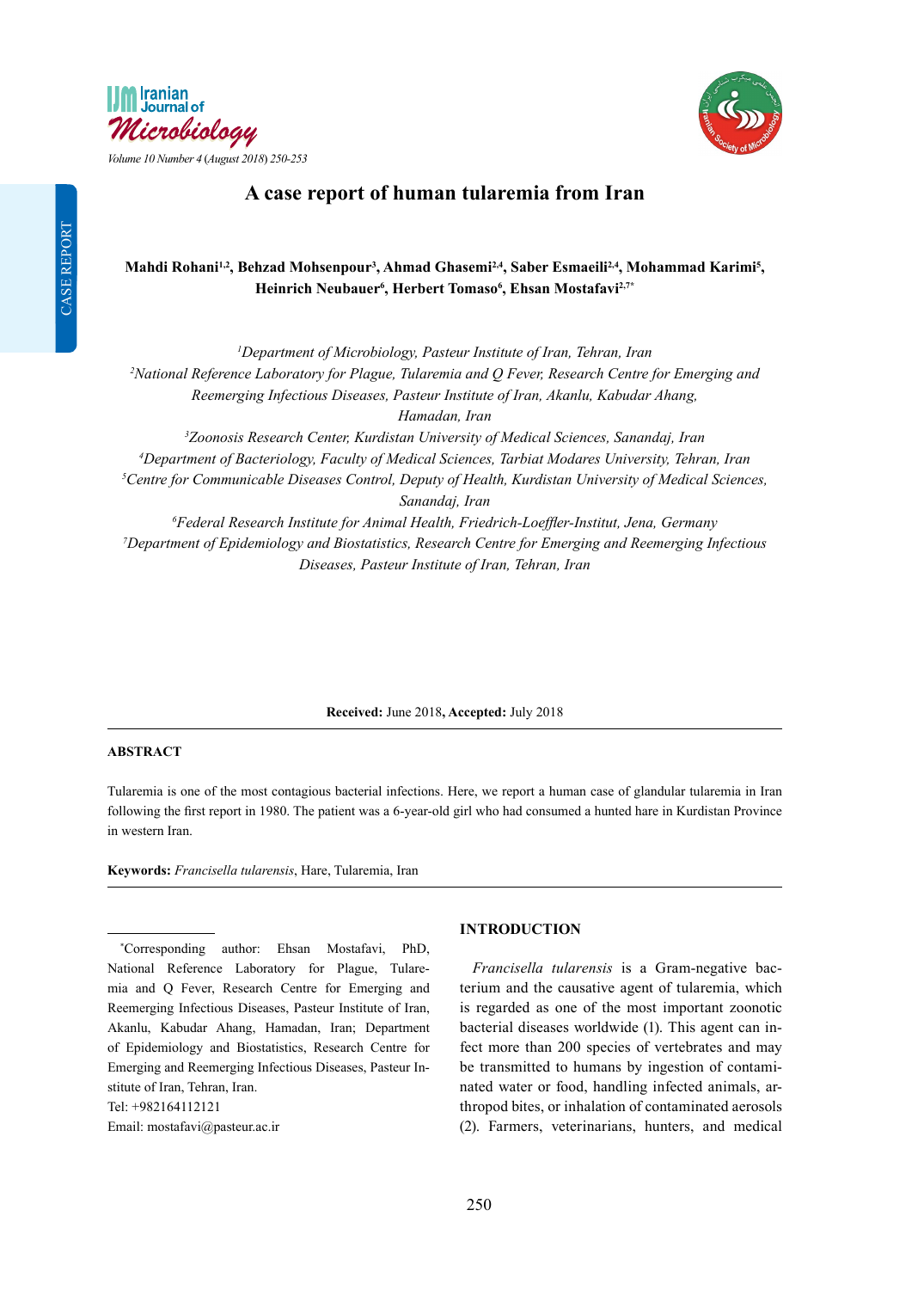health workers are among the people at greatest risk of infection (1). Tularemia is widely spread throughout the northern hemisphere. Some of the neighboring countries of Iran such as Turkey, Kazakhstan, Turkmenistan and Russia report tularemia cases annually (3-5).

In 1969 and 1970, tularemia was reported in domestic and wild animals from the northwest (Azerbaijan province) and southeast (Zabol County) of Iran (6). The first and only human case of tularemia in Iran was reported in 1980 in Marivan County, Kurdistan Province (7). Following the establishment of the National Reference Laboratory of Plague and Tularemia in 2011 in the Pasteur Institute of Iran, tularemia surveillance was increased throughout the country. Serological surveys among high-risk human populations demonstrated 14.4% and 6.5% seroprevalence of the disease in the west (Kurdistan Province, 2011) and east of Iran (Sistan and Baluchestan Province, 2012), respectively (8, 9). Seropositive rodents were also reported in two studies from Kurdistan (2013) and Sistan and Baluchestan (2013) provinces (10). Due to the emerging prevalence of *F. tularensis* in Kurdistan Province, educational programs were initiated to increase awareness of physicians for the disease and to consider tularemia in their differential diagnosis.

This paper reports *F. tularensis* infection in a patient in Kurdistan Province following the consumption of meat of a hunted hare in 2017.

#### **Case study**

In February 2017 a 6-year-old girl from a village near Marivan City in Kurdistan Province was admitted to a hospital in Sanandaj County, Kurdistan Province. Four days after consuming the meat of a hunted hare, rashes appeared on her body, forearm, and legs; however, 2 hrs later, these rashes disappeared without leaving any lesions or scars. At time of admission, she had no signs of fever, nausea, vomiting, or a sore throat. She had mild lymphadenopathy of the axillary lymph nodes. Based on the epidemiological history (consuming meat of a hunted hare and living within an area with previous reports of tularemia) and clinical signs (lymphadenopathy and rash), the patient was hospitalized, considered as a suspected case of tularemia and gentamicin was administrated after taking a blood sample.

Sonographic examination revealed that the liver was larger than normal (130 mm in the Medio clavicular line). Kidneys (78 mm in length), spleen, and gallbladder were normal. The blood culture of the hospital laboratory was negative after 48 h of incubation. Urine culture was also negative. The sample was sent to the Pasteur Institute of Iran for molecular and serological detection. In the biochemical examination, the concentration of BS, K<sup>+</sup>, and BUN was normal but Cr  $(0.5)$  and Na<sup>+</sup>(132) values were lower than normal. ESR, WBC, Hb, and PTT were normal but CRP was positive  $(1+).$ 

Serology and molecular detection were performed in the reference laboratory for tularemia. In the first step, the rapid test VIRAPID® TULAREMIA strip (Vircell, Spain) was used and then the IgM and IgG reactions were quantified in two paired samples taken with 21-day intervals with ELISA (Virion-Serion, Germany). According to the WHO guideline for tularemia (11), a single serum/plasma specimen with a positive ELISA titer is presumptive for *F. tularensis*. In this case, IgM titer (24 and 21 U/ml, respectively) was positive in both samples. For molecular detection, DNA was extracted from a blood sample using the QIAamp DNA Mini Kit (Qiagen, Germany) and the ISFtu2 real-time PCR was applied. This gene is present in the *F. tularensis* genome in various copy numbers (12) and the assay; therefore, is suitable for detection of the presence of this bacterium in blood samples. After positive results, the presence of the *fop-A* gene was examined to confirm the presence of *F. tularemia* (Fig. 1). The sequence of primers and probes, described previously, were ISFtu2F, TTG-GTAGATCAGTTGGTAGGATAACC, ISFtu2R TGAGTTTTATCCTCTGACAACAATATTTC, ISFtu2P FAM-AAAATCCATGCTATGACTGAT-GCTTTAGGTAATCCA-TAMRA and *fopA*-F AA-CAATGGCACCTAGTAATATTTCTGG, *fopA*-R CCACCAAAGAACCATGTTAAACC, *fopA*P FAM-TGGCAGAGCGGGTACTAACATGATTG-GT-TAMRA by amplification sizes of 97 and 87 bp, respectively. The DNA of *F. tularensis* subsp *holarctica* NCTC 10857 was used as a positive control. The amplified product of the ISFtu2 gene was sequenced and compared with the GenBank database. After 2 days of gentamicin administration, the child left the hospital with a good general condition and alleviated symptoms.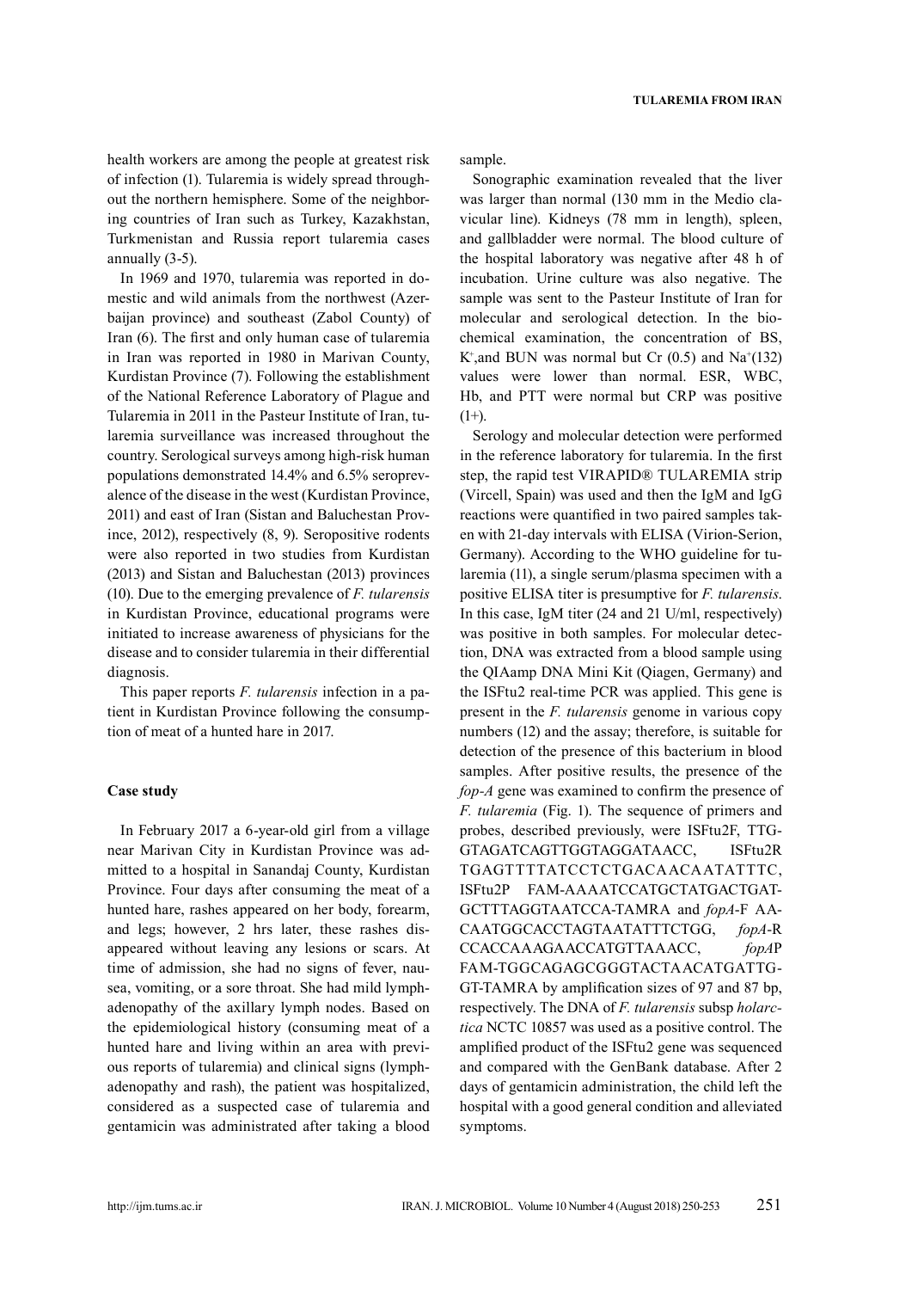#### **Mahdi Rohani ET AL.**



**Fig. 1.** The amplification plots of the ISFtu2 real-time PCR assay. A: melting curve of ISFtu2 PCR. B: Quantification plots of ISFtu2 PCR.

#### **CONCLUSION**

This report of tularemia from the Kurdistan Province was the first human case of tularemia since 1980 from this region (7). Recent serological surveys of human and animal populations have indicated presence of tularemia in this area (9). Some further studies on environmental water samples of the region have also shown that *F. tularensis* is endemic in this province (data not published). Lack of tularemia reports over a period of 37 years can be due to an insufficient systematic surveillance system to monitor the bacteria in humans, animals, and the environment. According to our report, it seems that the healthcare guidelines for tularemia should be revised and physicians and laboratory staff must be made aware of the circulation of this agent in the area. For this purpose, some rapid tests can be made available for local and regional laboratories as well.

 Further work is needed to identify current reservoirs, modes of transmission, and the biotype of *F. tularensis* circulating in this region. Moreover, it is expected that more human cases in Kurdistan Province will be found soon by implementing more educational programs for all physicians and healthcare workers to improve their awareness level about the disease.

#### **ACKNOWLEDGEMENTS**

 We would like to thank the Pasteur Institute of Iran and the center for communicable diseases of the Ministry of Health who supported this investigation (Grant 810).

## **REFERENCES**

- 1. Sjöstedt A. Tularemia: history, epidemiology, pathogen physiology, and clinical manifestations. *Ann N Y Acad Sci* 2007; 1105:1-29..
- 2. Hestvik G, Warns-Petit E, Smith L, Fox N, Uhlhorn H, Artois M, et al. The status of tularemia in Europe in a one-health context: a review. *Epidemiol Infect*  2015;143:2137-2160.
- 3. Tärnvik A, Priebe H-s, Grunow R. Tularaemia in Europe: an epidemiological overview. *Scand J Infect Dis*  2004;36:350-355.
- 4. Zargar A, Maurin M, Mostafavi E. Tularemia, a re-emerging infectious disease in Iran and neighboring countrie. *Epidemiol Health* 2015;37: e2015011..
- 5. Akalın H, Helvacı S, Gedikoğlu S. Re-emergence of tularemia in Turkey. *Int J Infect Dis* 2009;13:547-551.
- 6. Arata A, Chamsa M, Farhang-Azad A, Meščerjakova I, Neronov V, Saidi S. First detection of tularaemia in domestic and wild mammals in Iran. *Bull World Health Organ* 1973;49:597-603.
- 7. Karimi Y, Salarkia F, Ghasemi M. Tularemia: first human case in Iran. *J Med Coun Iran* 1981;8:134-141.
- 8. Esmaeili S, Esfandiari B, Maurin M, Gouya MM, Shirzadi MR, Amiri FB, et al. Serological survey of tularemia among butchers and slaughterhouse workers in Iran. *Trans R Soc Trop Med Hyg* 2014;108:516-518.
- 9. Esmaeili S, Gooya MM, Shirzadi MR, Esfandiari B, Amiri FB, Behzadi MY, et al. Seroepidemiological survey of tularemia among different groups in western Iran. *Int J Infect Dis* 2014;18:27-31.